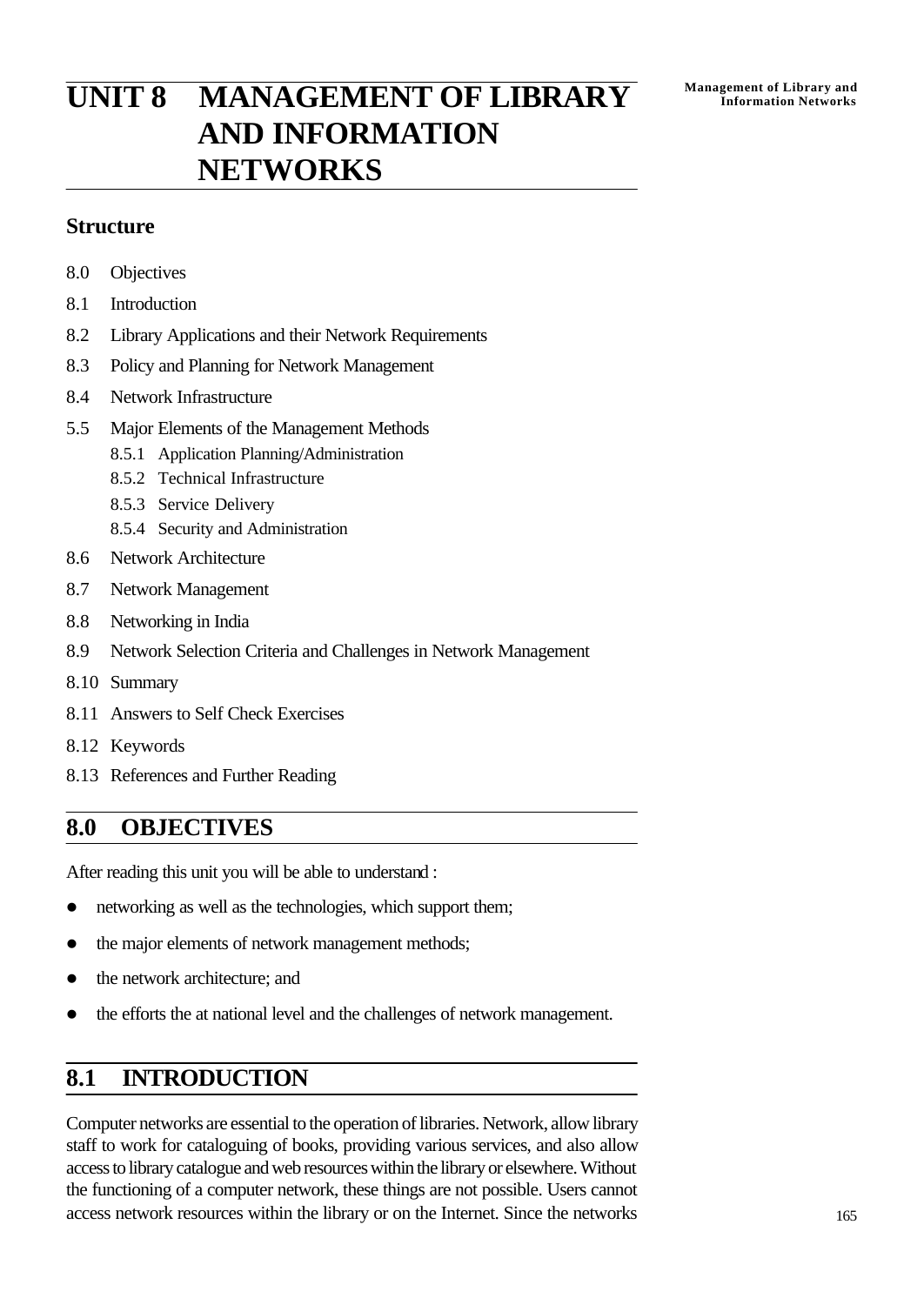were first implemented to connect computer terminals to Online Public Access Catalogue (OPACs), their importance to libraries has continued to grow. The continuous development of information technology will make library networks even more crucial in the near future. During the next few years, as part of rapidly developing information technology, digital audio and video will have a significant impact. The increasing widespread availability of inexpensive products enable audio and video communication through Internet and create new ways to deliver information and new opportunities to enrich communication.

To support library services, a network must do more than function; it must also provide a certain level of performance. Performance degrades if the network is poorly implemented, or because it lacks the capacity needed to support all its users. These technical issues have a human impact. The Library is the place where patrons come and use Internet resources. Patrons who come to the library to access the resources may stop doing so if they find accessing web pages takes a long time. Similarly, patrons who use electronic resources stored in the library will not be satisfied if retrieving that information takes a long time. The diminished quality of service from inadequate networks poorly serves library patrons.

This unit is not written for technical networking experts or the systems librarian. This only helps the librarians to understand the principal components of their network and how they affect the ability to delivery library services. It also helps librarians become technically literate in this key area of information technology to provide improved services.

#### **Network Applications and Their Requirements**

Collectively, the performance of a network is referred to as its Quality of Service, which has two key measures; latency and jitter. Another term for latency is delay which refers to the length of time for information to cross a network or a piece of that network. Jitter is variation in latency. A network with large amount of jitter delivers information inconsistently, speeding up and slowing down unpredictably.

Latency is the product of multiple factors and the most obvious is bandwidth, which is the amount of information that can pass a point in a network in a given amount of time.

Insufficient bandwidth increases latency, because it causes information to take more time to pass through the network. Since bandwidth can have so much impact on latency, the bandwidth requirement of an application is a useful way to state the performance it requires from a network.

Bandwidth is not the only factor in the network that can cause increased latency. The receipt of information, its processing, and then retransmission by each of these devices all add to the total network latency. The delay in getting information through the network is also increased by the time needed to physically transmit information over any segment of the network. More bandwidth means more information can pass through a point in the network at the same time.

Jitter, the variation in latency, occurs because the load on the network increases and decreases. When network load increases there may be contention for network resources. If a network goes from supporting a few users needing limited bandwidth to having a large number of users demanding a lot of bandwidth, latency grows. Latency changes both because of the changing level of contention for the bandwidth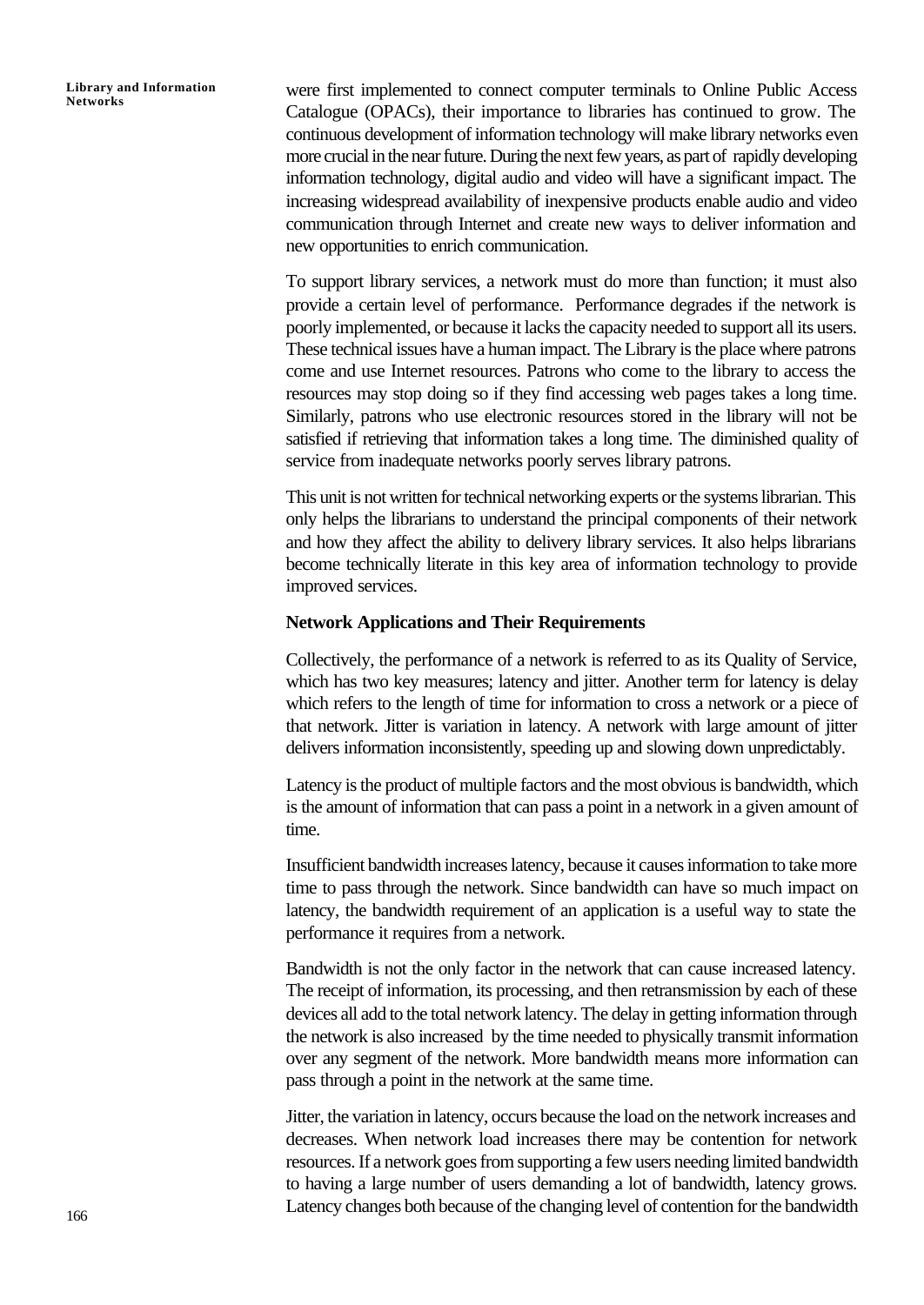available from the network and because of the changing amounts of information that must pass through network devices. Fluctuation between heavy and lighter network loads increases jitter.

## **8.2 LIBRARYAPPLICATIONS AND THEIR NETWORK REQUIREMENTS**

Libraries use more than one type of network. They will have local area networks (LANs), networks connecting computers in a small area. One or multiple LANs are possible. Where libraries have multiple LANs, or where libraries are in one building connected to other buildings of the library's parent organization, libraries may also connect to campus or backbone networks. The LAN or the backbone of the network is connected to the Internet.

Let us first understand the networking protocol and its role in the network before we get on to Network. A protocol is an agreed way to respond to a situation or to communicate with particular kinds of requirement. A protocol is an agreed way to manage interaction between computers. But the computer network is not so simple that a single protocol can be used. Multiple tasks must be accomplished for one computer to communicate with another. These tasks are not independent, each happening in parallel. Rather, one task depends on another. These different communication tasks appear layered. This set of layered tasks that must occur for two devices to communicate is a protocol stack.

An international standard model exists for the protocol layers involved in computer networks. This model, an ISO standard, is called OSI (Open system Interconnect) Reference Model. This model specifies seven protocol layers. It is the theoretical model of how different networking tasks are handled that is frequently used in explanations of networking.

Let's understand the protocol stack for the first three layers called the bottom three layers.

| Network Layer               | - Layer -3 |
|-----------------------------|------------|
| Data Link Layer - Layer - 2 |            |
| Physical Layer              | $-Layer-1$ |

The bottom layer is the physical layer, Layer 1. The protocol at this layer has to set a standard for use of the physical media to send electrical signals between computers, delivering a stream of bits to another device.

The second layer is the data link layer. It must be able to receive the stream of bits from Layer 1 and interpret it as meaningful chunks of data. Layer 2 protocols organize data into frames. They must also support an addressing system, a way to specify the computer to which frames are being sent. With these two protocol layers specified, there is agreement on how to use cables to communicate and how to package data and send them to specific computers over a network.

Data link layer addresses offer a way to address communications to other computer on a network, but their addressing systems are flat. There is no way to create a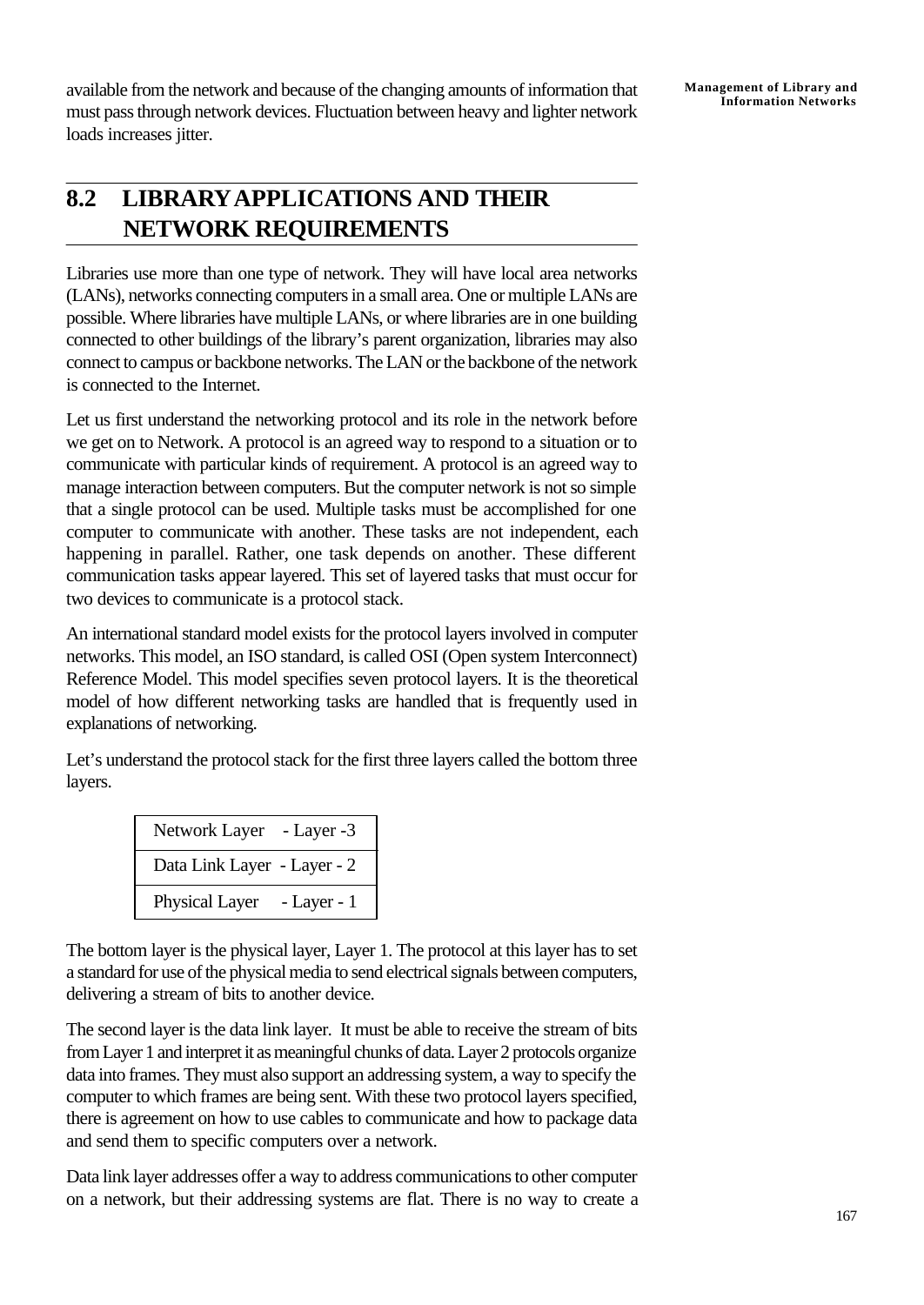route for data traffic among networks based on these addresses. This requires an addressing scheme with addresses that are hierarchical, providing the assurance that a group of addresses are used by one network. The third layer provides a way to cope with more complicated networks.

The network layer specifies how to address, format, and route communications that must go among multiple networks.

The OSI protocol model is a theoretical model. It does not specify how these different layers are implemented. Many alternative protocols actually implement these protocol layers. The checklist identifies the protocols used in LANs and on the Internet to perform these layers of tasks. It describes how devices on the network interact in terms of the functional requirements these different layers represent.

#### **Library Local Area Network Checklists:**

- Local Area Network Protocol the networking standard that is used on the LAN to govern communications
- Cabling the kind of wiring to be used through the LAN
- Network Interface Cards the hardware installed into computers to allow them to communicate over the LAN
- Structured cabling system the way in which network cabling is installed in a building
- Network Topology and Connecting Devices the logical structure of the network and the hardware to which the computers are connected by the cabling and through which communications flows
- Network Operating System and Server the software and hardware that provides the computer with access to shared services like printers and file servers
- Wireless LAN means for staff and patrons to work without being tied down by network cables
- Campus or backbone networks  $A$  high speed data network running through the campus, to which the library LAN may be connected.

Actually LAN does not need all the items mentioned above. A wireless LAN is optional. Some libraries may not have a large enough infrastructure to require a backbone network.

#### **Self Check Exercise**

- 1) What are the objectives of the resource sharing network? Explain the components of the resource sharing network.
- **Note:** 1) Write your answer in the space given below.
	- 2) Check your answer with the answer given at the end of this unit.

..................................................................................................... ..................................................................................................... ..................................................................................................... .....................................................................................................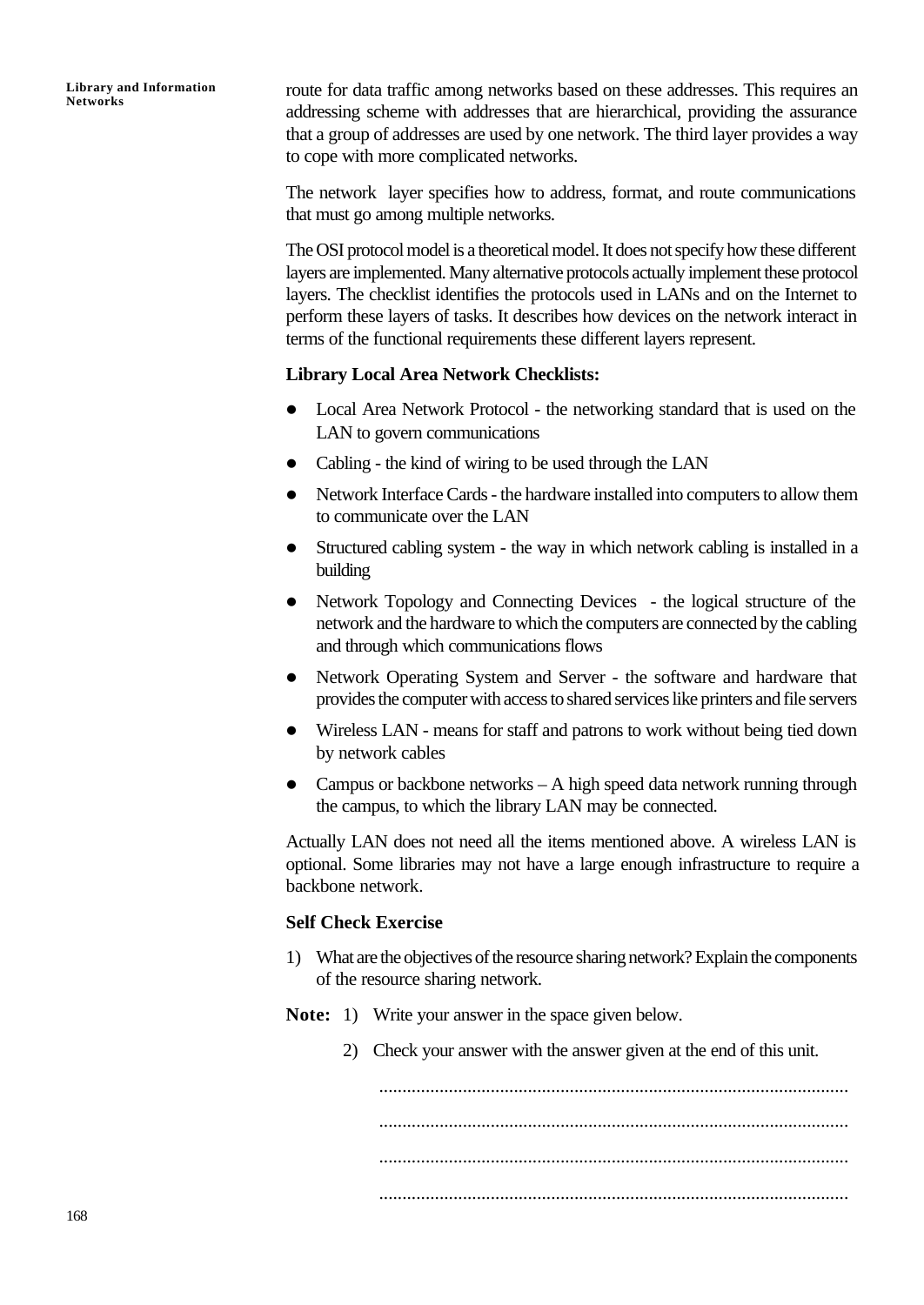## **Management of Library and 8.3 POLICY AND PLANNING FOR NETWORK** Management of Library and **MANAGEMENT**

- 1) Each country should develop its own national policy for libraries and information services with due emphasis on the networking of libraries.
- 2) A national centre should be identified or established in each country to monitor and coordinate the development of library networking in the country and in the region.
- 3) International and local professional associations should promote the development of professional library communities through networking - such as the creation and local moderation of electronic discussion lists.
- 4) All types of library services, especially public and academic libraries, need to be enhanced and modernised to keep pace with the development, and to meet the challenges, of the Information Society.
- 5) A National agency or any other body, should convene meetings of interested parties to consider the creation of a regional consortium as an interested community emerges. This should act as a catalyst to develop leadership champions for:
	- creating a culture of sharing;
	- developing policies and guidelines;
	- encouraging collaboration with industry;
	- developing regional consortia for licensing and procurement.

#### **Technology**

- 6) International standards should be adopted by libraries to facilitate the exchange of information within the country and globally and to encourage the development of inter-operable systems.
- 7) In the modernisation of libraries international bibliographic standards, in particular MARC, AACR2, specialised thesauri and national authority databases should be adopted.
- 8) Libraries can effectively function as centres to provide for public access to electronic information and therefore should be given priority in getting Internet and other communication facilities.

#### **Human Resources Development**

- 9) Organisations operating libraries and information services must be encouraged to develop education and training to enable librarians to undertake their professional development continuously throughout their careers, eg., in information management, library networking, library standards, content creation, effective communication, information entrepreneurship etc.
- 10) Library associations, academic institutions and other organisations should develop Continuing Professional Development [CPD] programmes to allow librarians to enhance skills and develop core professional competences for the management of electronic resources eg. leadership in information infrastructure-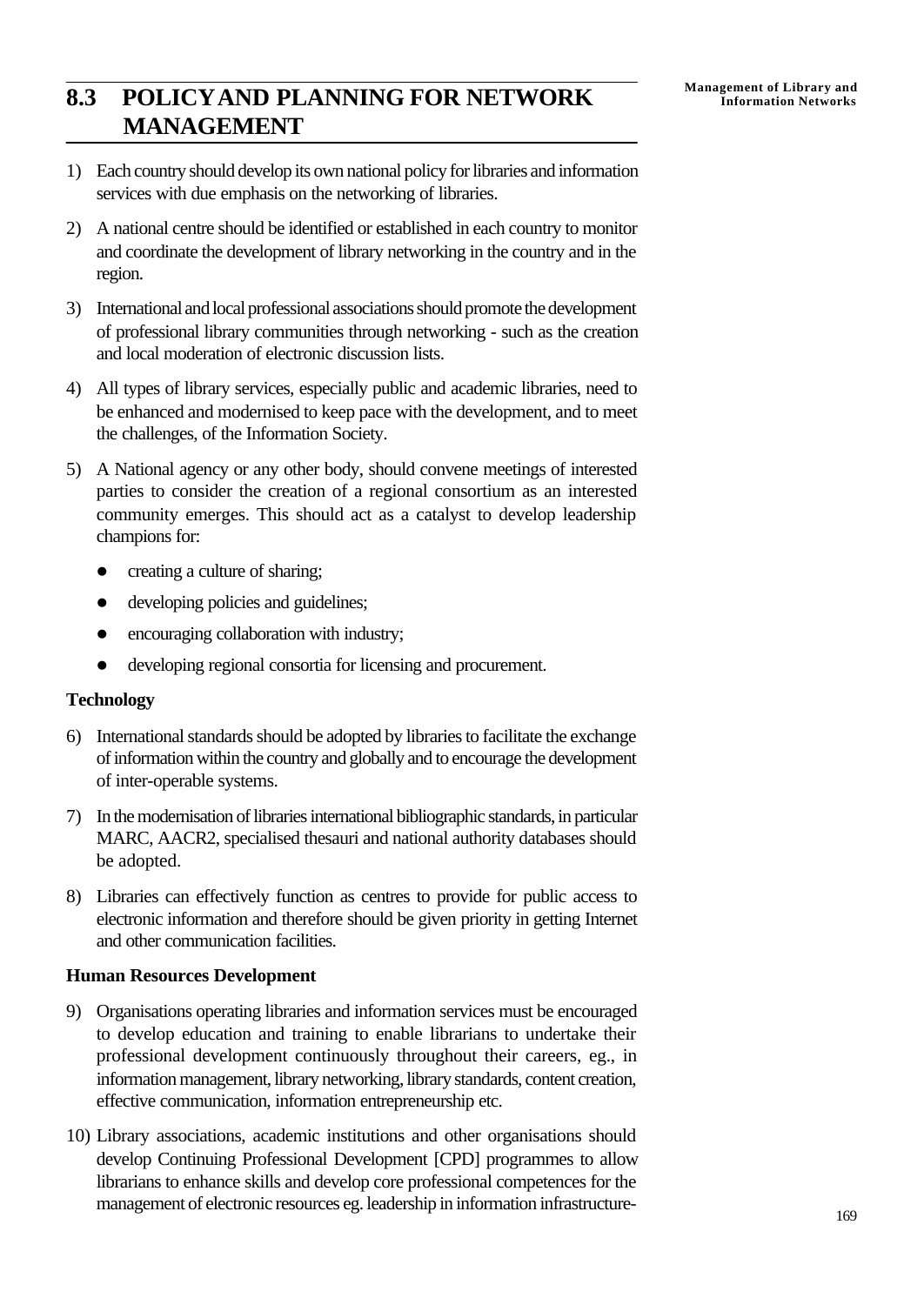building, data management, electronic library management, needs assessment, etc.

- 11) Library authorities should create a suitable environment and provide incentives to motivate library professionals to take up continuing professional education in order to become effective change agents in the information society.
- 12) The appropriate authorities must recognise that the teaching of librarianship and information science [LIS] requires the provision of IT workshops equipped with up-to-date hardware and software and Internet connectivity.
- 13) Recognising the increasingly interdisciplinary nature of LIS studies, LIS Departments should work with other disciplines to ensure that the curriculum is broadly based.
- 14) LIS Departments and national library associations should work towards the establishment of systems of professional accreditation supported, where relevant, by an international professional organisation.
- 15) The curricula of LIS departments should be revised to integrate IT applications and library networking as significant components.

### **8.4 NETWORK INFRASTRUCTURE**

Telecommunications are playing an increasing role in the exchange of information, flow of ideas, and provision of essential services in education, business, health care and government. These technologies will have a profound impact on all citizens in the country. Access to an advanced telecommunications system is essential to ensure long-term strategic development and the quality of life of all its citizens. Computers have changed the way we think about information, the ease and speed with which it can be accessed, and the manner in which it can be assembled to create a new resource for decision makers. The libraries have to realize that the potential rests on the communication network and the readability of the bits and bytes transmitted. The applications that create and store documents and data can seamlessly share the information

Goals of a Library and Information Networks are:

- $\bullet$  To support company-wide connectivity
- To create standardization
- To integrate data
- To implement integrated applications

## **8.5 MAJOR ELEMENTS OF THE MANAGEMENT METHODS - TECHNICAL ARCHITECTURE OF MANAGEMENT OF NETWORKS**

An essential element in constructing an integrated environment is an efficient delivery vehicle for processing integrated applications. The design of this delivery system incorporates a complex infrastructure based on the standardization of a Technical Architecture. Technical architecture includes the methods, standards, policies and management directives.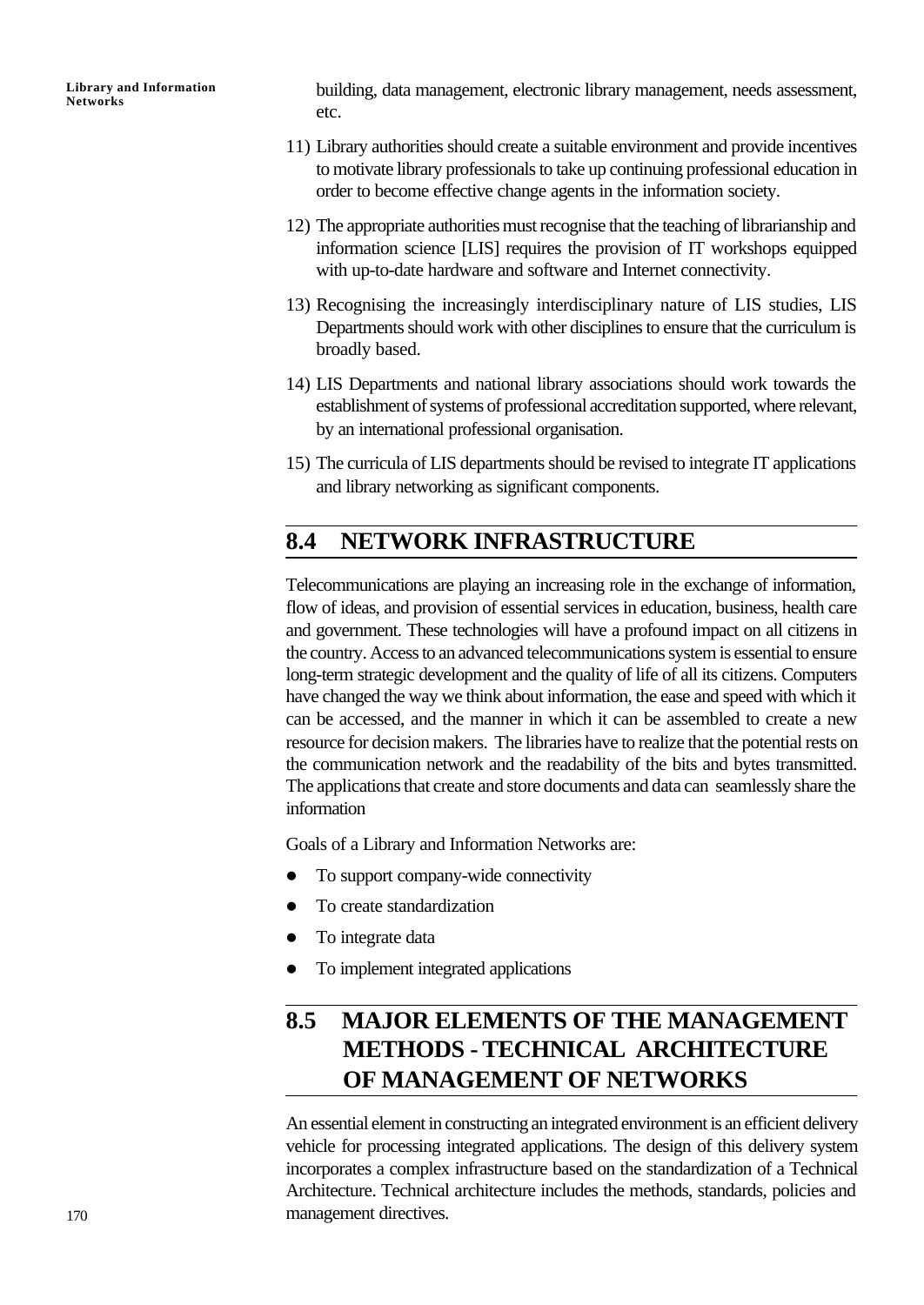A complex integrated technical architecture requires a highly trained staff to manage resources and provide services. This staff must perform specialized functions: managing daily operations, controlling the systems development environment, maintaining software to operate the environment, and planning for future requirements. Above all else, the technical environment must be continually monitored to ensure that it meets all business and engineering requirements.

It should be enabled that hardware, systems software, communication networks, programme development standards, and data base resources for Network operations are in place and available.

It is on an effective technical architecture that a busines's ability to deliver sufficient resources to the systems users depends. The implementation of the architecture will otherwise fail. Providing appropriate types of service delivery and maintaining appropriate performance standards are essential.

The technical architecture incorporates specific services to support the system users. These services range from defining relational database management systems to installing a backbone communications network. Providing these services represents a major cost; however, the return is an effective mechanism for supporting integrated applications and integrated project requirements.

The standardization of a basic technical architecture provides strategic and economic benefits. However, because systems integration requires access to more of the hardware, software, and information resources, it exposes the organization to greater risk by allowing access to sensitive data. Although unauthorized access to information is a risk in any systems environment, the risk is even greater in a decentralized environment because of the increased access to systems and the complexity of controlling information.

The integrated systems environment is characterized by a disciplined approach where the correct information is readily available to quickly and efficiently do the job right the first time. This allows the designers and technicians to fully explore previous operating experience, customer requirements, and total cost implications of alternatives. To achieve this environment, the design function must be carefully evaluated and the identified requirements implemented in an integrated systems environment.

Historically, automation has focused on isolated "islands of automation" due to the paper-based method of information exchange. The systems recommended here will move to an online information exchange among the design groups. As this evolves, further opportunities will occur by linking the databases with new expert systems. Parametric design systems must also be evaluated. These systems have the potential to make conventional software applications, where a "rule based" repetitive design is required, obsolete. Their implications must be evaluated before a final commitment is made to conventional software applications.

- l Application Planning/Administration
- **Technical Infrastructure**
- Service Delivery
- Security and Administration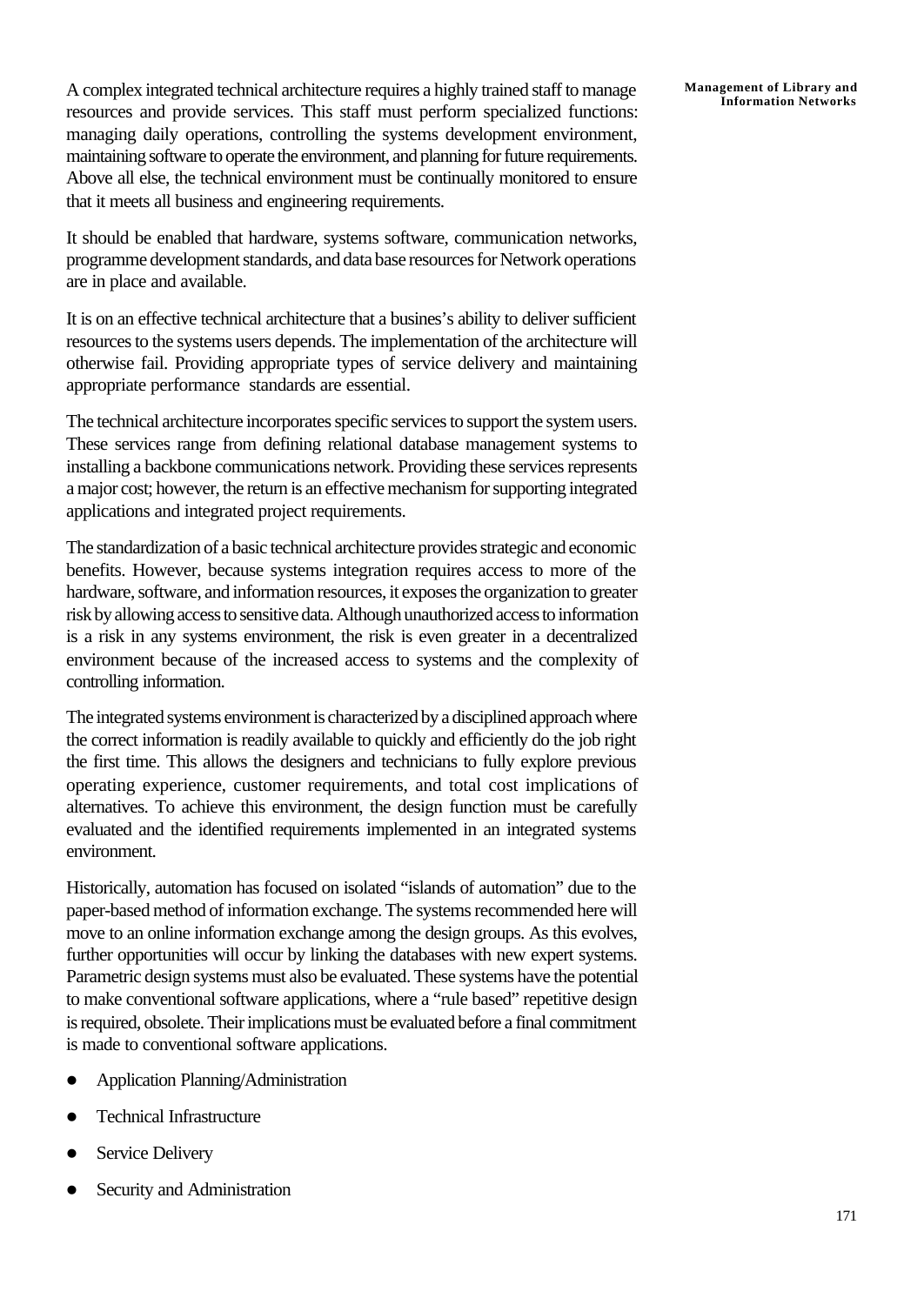**Library and Information**

### **Networks 8.5.1 Application Planning/Administration**

Application Planning/Administration includes the methods, standards, policies and management directives for maintaining an integrated delivery system. The following recommendations identify the requirements for supporting an integrated environment:

Select a systems development methodology which will fit into the organization's culture and provide the necessary structure for designing and implementing all the required systems in the future. Designate responsibilities for the technical architecture development projects.

### **8.5.2 Technical Infrastructure**

The Technical Infrastructure is the planned configuration of computing hardware and operating systems software, communication networks and databases required to support integrated applications, development functions and administration.

- The first element which must be addressed is the standardization of platforms (i.e., the computing hardware and operating system software).
- The second element is a standard networking technology and communications software to support communications across varying hardware platforms, projects and locations. In order to achieve the integration between the various databases and applications, it is necessary to provide all sites with the capability to communicate either online or through file transfers.
- The third element is a database management system (DBMS).

### **8.5.3 Service Delivery**

A technical environment is configured on the principle that the implementation of new technology is a decision based on cost/benefits and strategic positioning. The following recommendations focus on four key service areas:

Initiate a service management process. The new architecture must provide specific services to support all users. Formalize the process of capacity planning and performance management. This process measures the performance and resource consumption of systems.

Implement a support organization for the resolution of problems. The purpose of problem management is to maintain and protect the integrity of the computing environment.

### **8.5.4 Security and Administration**

Information security and privacy are inextricably intertwined. The former refers to the physical protection of information assets, which includes everything from identifying the asset to be secured to developing relevant policies and procedures, designing a secure environment, implementing the solutions, training the staff, and testing and monitoring the system. Physical protection is concerned with more than privacy; it also serves to guarantee the integrity and availability of the data.

"Privacy" refers to the goal that secured information can be accessed and seen by authorized and certified personnel only.

#### **Security Categories**

1) Administrative Procedures To Guard Data Integrity, Confidentiality, and Availability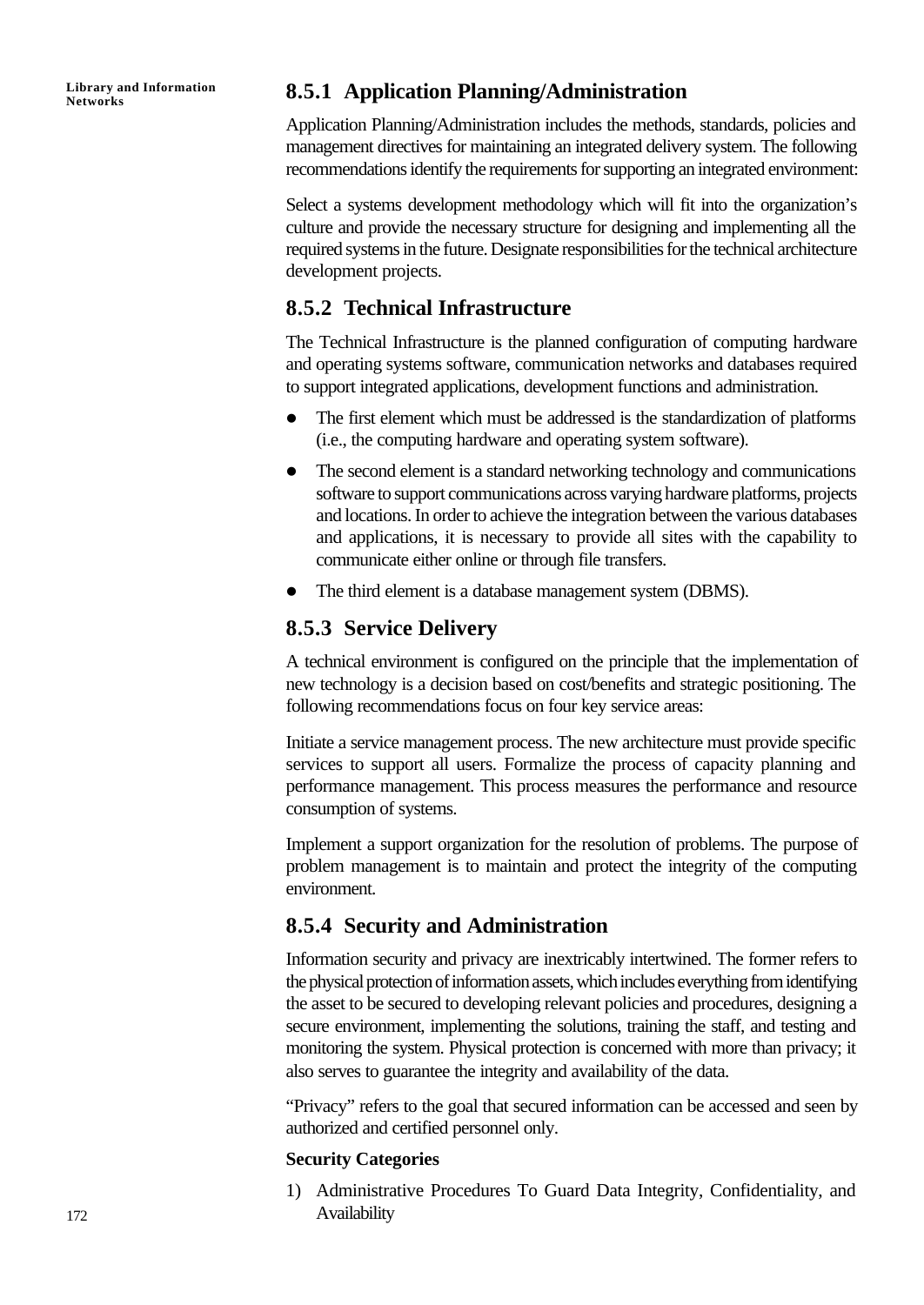2) Physical Safeguards to Guard Data Integrity, Confidentiality, and Availability

- 3) Technical Security Services to Guard Data Integrity, Confidentiality, and Availability
- 4) Technical Security Mechanisms to Guard Data

The technical environment must be properly managed. The following recommendations focus on four management issues related to data security:

- Implement a security plan to assist management in protecting Library Assets.
- Centralize the management and operations of the backbone network at the corporate level. This requires a centralized function to define, monitor and control network installations, and performance monitoring.
- Initiate a structured approach to evaluate and implement changes into the installed processing environment. This function attempts to minimize the adverse impact on system integrity by planned changes.

This process identifies critical functions and precautions, which must be taken to ensure continual operation in the event of disasters.

## **8.6 NETWORK ARCHITECTURE**

Computer networks are concerned with linking together various pieces of computer equipment and systems and telecommunication networks. One important aim in a network is to provide end-to-end compatibility so that any terminal or system can be linked to any other. It is useful to examine network architecture. A network architecture consists of:

- The protocols and standards for data encoding and transmission (Protocol, hardware and cabling)
- The topology of the way in which units are distributed through the network (Topology)
- The control and flow of information through the network ( Network operating system)

### **Network Protocols**

A protocol is a set of rules that governs the communications between computers on a network. These rules include guidelines that regulate the following characteristics of a network: access method, allowed physical topologies, types of cabling, and speed of data transfer. The most common protocols are:

### 1) **Ethernet**

The Ethernet protocol is by far the most widely used. Ethernet uses an access method called CSMA/CD (Carrier Sense Multiple Access / Collision Detection). This is a system where each computer listens to the cable before sending anything through the network. If the network is clear, the computer will transmit. If some other node is already transmitting on the cable, the computer will wait and try again when the line is clear. Sometimes, two computers attempt to transmit at the same instant. When this happens a collision occurs. Each computer then backs off and waits a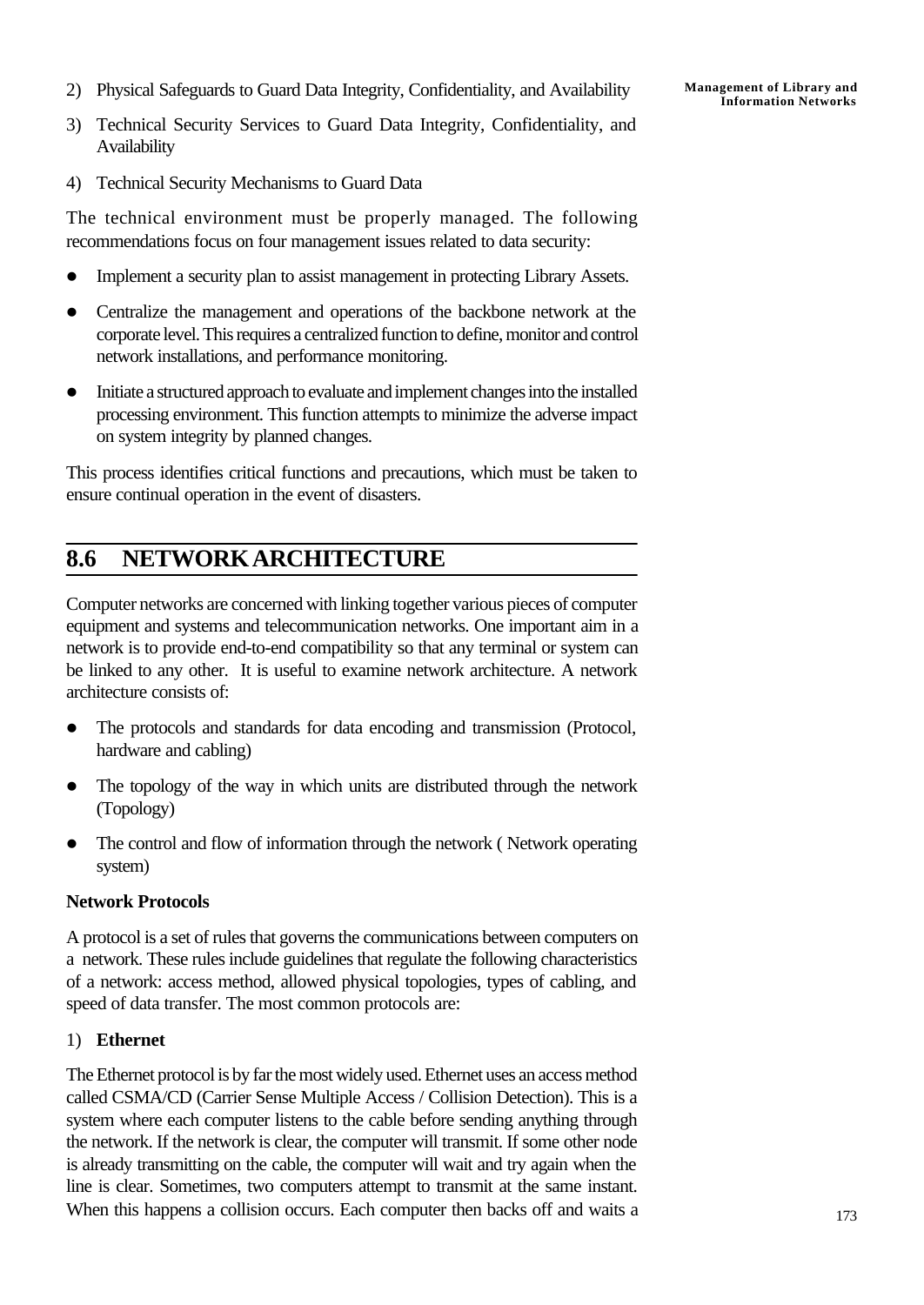random amount of time before attempting to retransmit. With this access method, collisions are minimized. However, the delay caused by collisions and re-transmitting is very small and does not normally effect the speed of transmission on the network.

The Ethernet protocol allows for linear bus, star or tree topologies. Data can be transmitted over twisted pair, coaxial, or fiber optic cable at a speed of 10 Mbps.

#### 2) **Local Talk**

Local Talk is a network protocol that was developed by Apple Computer, Inc. for Macintosh computers. The method used by LocalTalk is called CSMA/CA (Carrier Sense Multiple Access with Collision Avoidance). It is similar to CSMA/CD except that a computer signals its intent to transmit before it actually does so. LocalTalk adapter and special twisted pair cable can be used to connect a series of computers through the serial port. The Macintosh operating system allows the establishment of a peer-to-peer network without the need for additional software. With the addition of the server version of AppleShare software, a client/sever network can be established.

The LocalTalk protocol allows for linear bus, star, or tree topologies using twisted pair cable. A primary disadvantage of LocalTalk is speed. Its speed of transmission is only 230kbps.

#### 3) **Token Ring**

The Token Ring protocol was developed by IBM in the mid-1980s. The access method used involves token-passing. In TokenRing, the computers are connected so that the signal travels around the network from one computer to another in a logical ring. A single electronics token moves around the ring from one computer to next. If a computer does not have information to transmit, it simply passes the token on to the next workstation. If a computer wishes to transmit and receive , it attaches data to the token. The Token then proceeds around the ring until it comes to the computer for which the data is meant. At this point, the data is captured by the receiving computer.

The TokenRing protocol requires a wired ring using twisted pair of fiber optic cable. It can operate at transmission speeds of 4Mbps of 16Mbps. Due to the increasing popularity of Ethernet; the use of TokenRing in library/information center environments has decreased.

#### 4) **FDDI**

Fiber Distributed Data Interface (FDDI) is a network protocol that is used primarily to interconnect two or more local area networks, often over large distances. The access method used by FDDI involves token passing.

FDDI uses a dual ring physical topology. Transmission normally occurs on one of the rings; however, if a break occurs, the system keeps information moving by automatically using portions of the second ring to create a new complete ring. A major advantage of FDDI is speed. It operates over fiber optic cable at 100Mbps.

#### 5) **ATM**

Asynchronous Transfer Mode (ATM) is a network protocol that transmits data at a speed of 155Mbps and higher. ATM works by transmitting all data in small packets of a fixed size; whereas, other protocols transfer variable length packets. ATM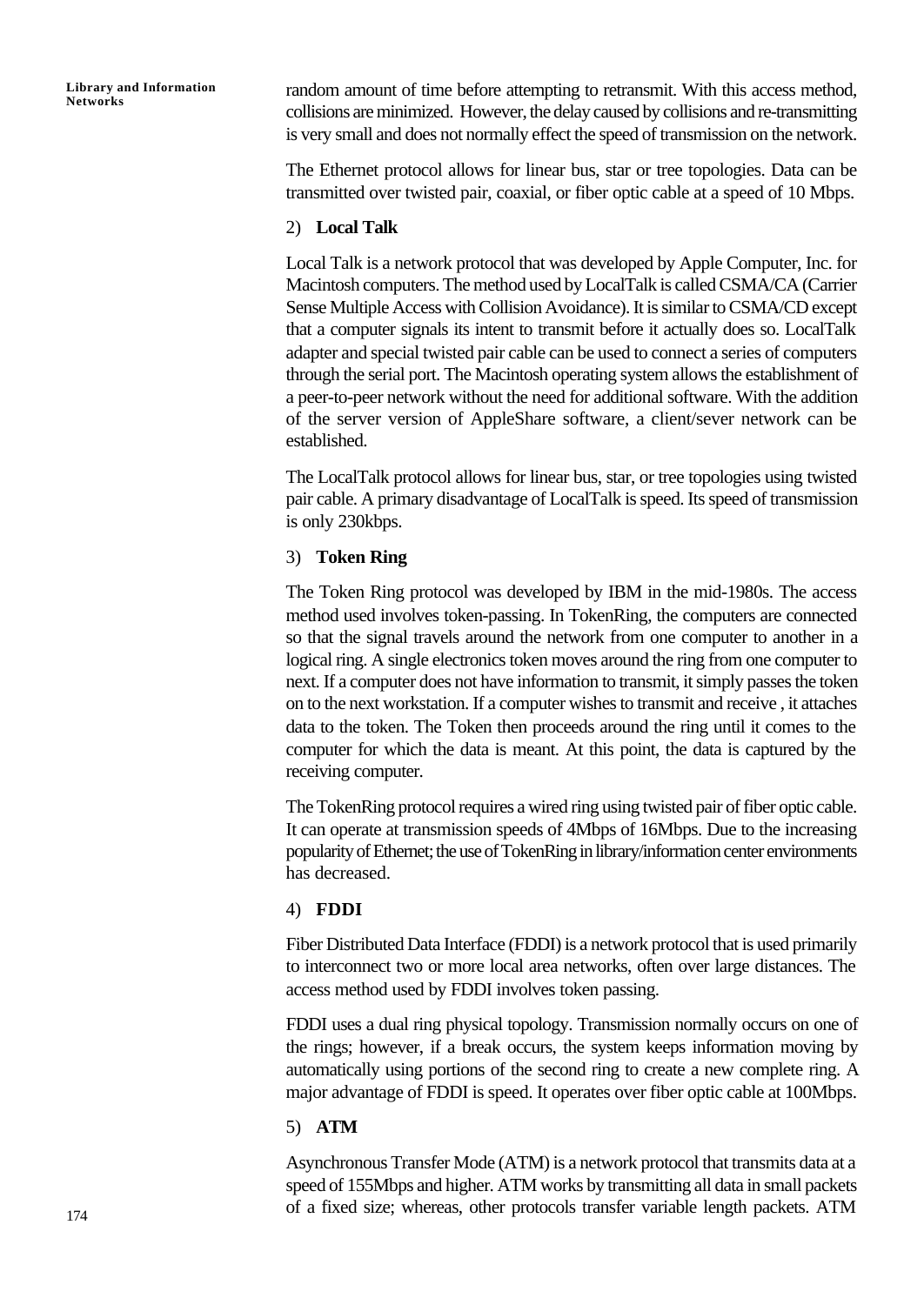supports a variety of media such as video, CD-quality audio, and imaging. ATM employs a star topology, which can work with fiber optics as well as twisted pair cable.

ATM is most often used to interconnect two or more local area networks. It is also frequently used by Internet Service Providers to utilize high-Speed access to the Internet for their clients. As ATM technology becomes more cost-effective, it will provide another solution for constructing faster local area networks.

#### **Network Topology**

In network computers are connected to each other. The way in which the connections are made is called the topology of the network. It is important to select the right topology for how the network will be used. Bus, star, ring, and mesh are the four most common topologies.

The term topology or more specifically network topology, refers to the arrangement or physical layout of the computers, cables and other components on the network. A network topology affects its capabilities.

A network topology implies a number of conditions. For examples, a particular topology can determine not only the type of cable used but how the cable is run through floors, ceiling and walls. Topology can also determine how computer communicate on the network. Different topologies require different communication methods and have a great influence on the network.

The type of network installed will depend on a number of factors, including the:

- Network budget
- Network size
- Level of security required
- Physical lay out
- Type of business
- Amount of network traffic.

## **8.7 NETWORK MANAGEMENT**

The terminology "network management" may have many meanings but the definitions given below may be considered for clarifications. Network managements means deploying and coordinating resources in order to plan, operate, administer, analyse, evaluate, design and expand communications networks to meet service-level objectives at all times, at a reasonable cost, and with optimum capacity.

Network management involves planning, organizing, monitoring, accounting, and controlling of network activities and resources. Network management is the process of using hardware and software by trained personnel to monitor the status of network components and line facilities, interacting with end-users and carrier personnel, and implementing or recommending actions to alleviate outages and/or improve communication performance as to well as conduct administrative tasks associated with the operation of the network.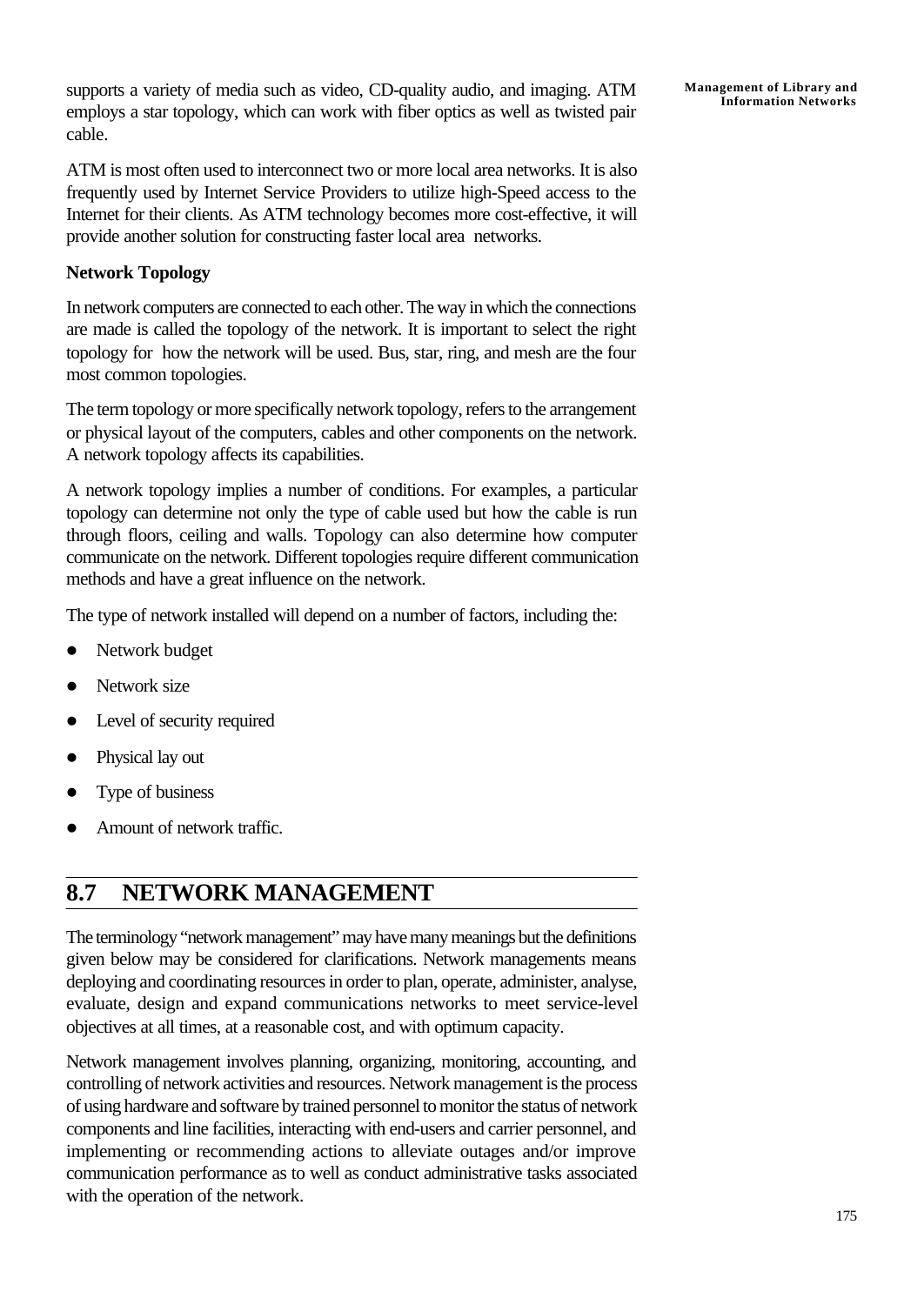#### **Need for Network Management**

The relentless growth in the information processing needs of organizations has been accompanied by rapid development in computer and data networking technology to support those needs, and explosion in the variety of equipment and networks offered by vendors. Gone are the days when an organization would rely on a single vendor and a relatively straightforward architecture to support its needs. The world is no longer divided into the pure mainframe-based, IBM-computable centralized environment and the PC-based, single-LAN-type, distributed environment. Today's typical organization has a large and growing, but amorphous architecture, with a variety of local area networks (LANs) and wide area networks including PCs, workstations, and servers.

#### **Objectives of Networking**

The very objective of networking is to promote maximum utilization of information through sharing of resources by a group of libraries. It coordinates efforts towards, suitable collection development and reduces unnecessary duplication of costly books, periodicals, etc. The network establishes referral centres to monitor catalogue search and maintain a central online union catalogue of books, serials and non-book materials of all the participating libraries. It is implements computerization of operations and services in the libraries for fast communication of information. It also coordinates with other regional, national & international networks for exchange of information and documents. Another function is to evolve standards for uniform guidelines in techniques, methods, procedures, hardware, software, services, etc., in order to facilitate sharing and exchange of resources.

#### **Benefits of Networking**

Networks can do anything a multi-user system can, and are better at processor and screen intensive tasks, such as spreadsheets and graphics applications, which are run locally (at the workstation). The following may be the advantages of installing a network.

- i) **Distributed Processing:** Programmes are downloaded from a central point (i.e., the file server) and run locally. The network system does no processing, but merely provides storage space for data and programmes.
- ii) **Security**: A workstation doesn't need disc drives, so one can stop people from stealing one's data and/ or software and one can keep viruses out.
- iii) **Backing Up:** Where data is centralized, backing up procedures are more convenient and can be more closely controlled.
- iv) **Shared Resources:** Equipment that would normally be kept idle for long periods can be utilised more effectively when several people share the use of it.
- v) **Communication:** By networking, sending replies will become easy. Files can be attached to messages, saving papers. Appointments can be arranged between groups of people, so one can use the system like an alarm clock.

An important function of successful networking is to ensure that the right information is accessed by the right person at the right time, meaning thereby that one should get a network that suits one's circumstances rather than change the way you work.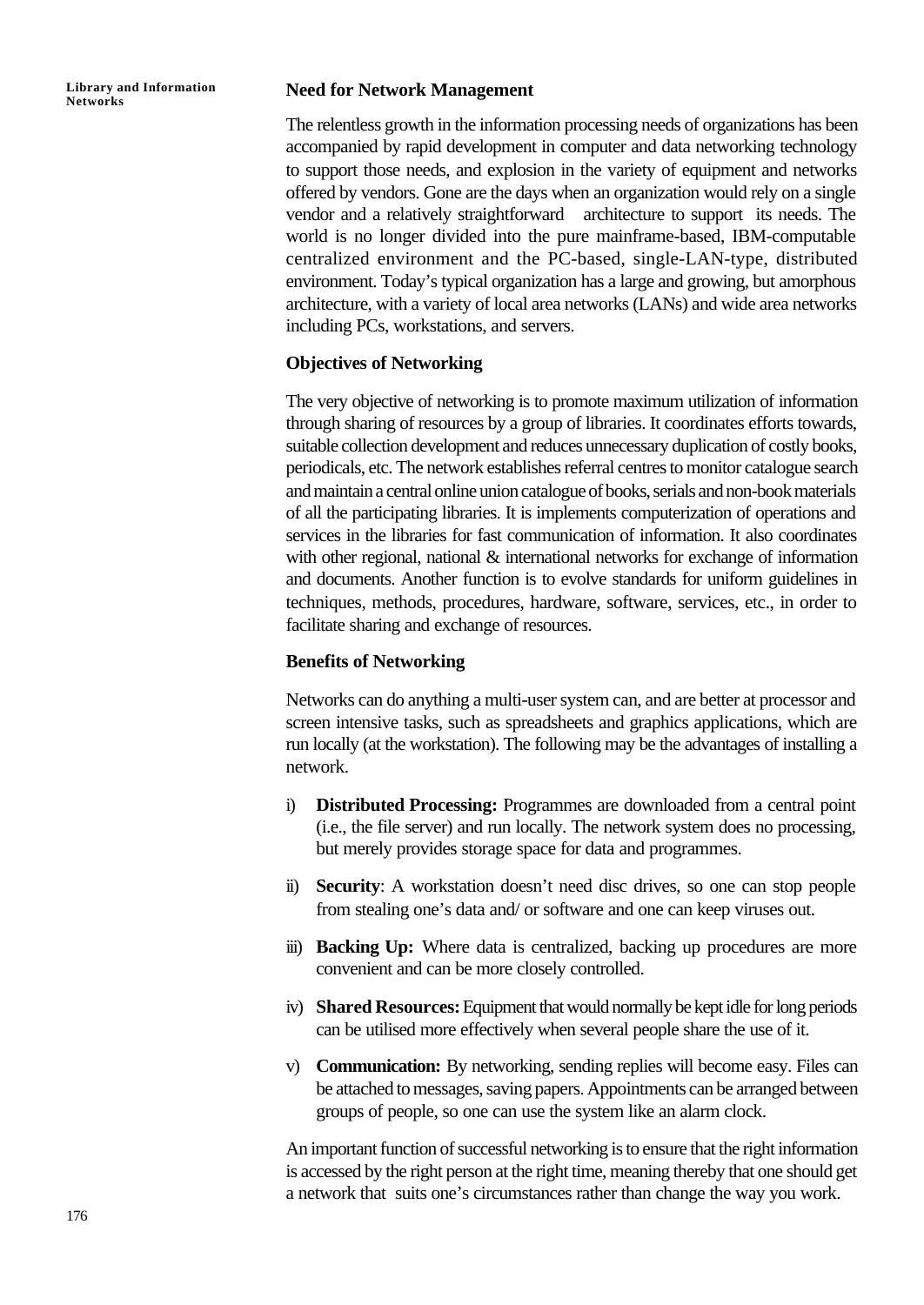#### **Future trends of Network Management**

Networks are becoming increasingly critical to the majority of corporations for various reasons, such as providing faster and more reliable end-user application services; inter-linking with other corporations and service providers; distributing computing intelligence and database; providing total connectivity across communications forms, network architectures, and network components; supporting brands new applications which require the multiple of presently available bandwidth; and as a combination of all the preceding corporations saying they offer the ultimate advantage over their competitor. For supporting these ambitious goals, new network components and services provided by a considerably high numbers of suppliers have to be carefully considered. But new networking solutions, installation of new components, and implementation of new services will fail if there is no adequate network management solutions.

### **8.8 NETWORKING IN INDIA**

Forced by the circumstances and by design, there has been a spurt in activities on library network development in the recent past. Some of the factors responsible for the promotion and support of such efforts in India are:

- Increased awareness of the need for resource sharing
- Resource crunch
- Increased installation of computers and access facilities in a library environment and enhancement of computer literacy among the library professionals
- **•** Improvement in computer communication facilities within and across geographical regions, and availability of general data networks like National Informatics Network (NICNET) of MIT, INDONET(CMC Ltd), Education and Research Network -ERNET (MIT) and I-NET(Department of Telecommunications) and VSNL for the Internet.

Considerable study has been conducted as to why and how networking has preceded the efforts to implement and establish library networks in the country. Some of them are:

- i) The report of the networking group of the Planning Commission on modernization of library services and informatics for the 7th Five Year plan, 1985-90 suggests measures to establish networks of important libraries in the country to enable sharing of resources for the benefit of their user communities.
- ii) The National Policy on the Library and information System document (1986) accepted by the Ministry of Human Resources Development, Govt. of India, has many recommendations emphasizing the need for the national libraries in the country to form part of one integrated system so that they make a functional whole.
- iii) The report of the National Policy on University Libraries, Prepared by the Association of Indian Universities (1987), and the seminar on National Policy on University Libraries held on 30<sup>th</sup> Sept.,1986. recommends a network of university research and other libraries in the country so that the barriers of time, space and language are eliminated.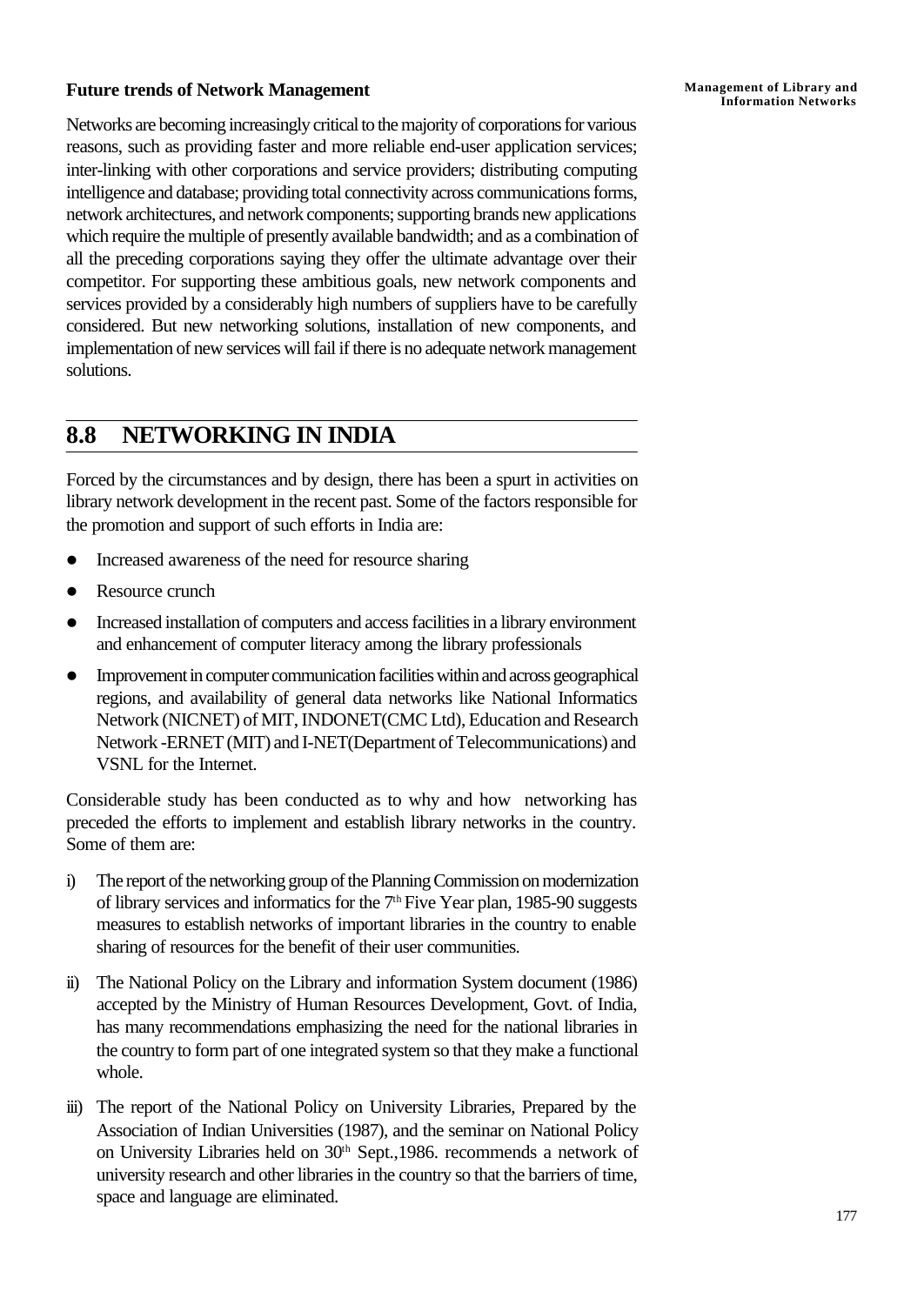- iv) The UGC report on Information and Library Network (INFLIBNET) recommended the establishment of a National Network to link Libraries in universities, colleges and documentation and information processes. Beside these documents many seminars and conferences have also recommended the creation of library and information networks at various levels and coordination of their activities through modernization of the library and information process.
- v) Various metropolitan networks have been established with the support of NISSAT of DST and the Planning commission like DELNET, CALIBNET, ADINET, BONET, etc.

## **8.9 NETWORK SELECTION CRITERIA AND THE CHALLENGES IN NETWORK MANAGEMENT**

Having decided to participate in a network, an intending library/information centre is faced with the questions of selecting the most suitable network. The following factors help in making the choice:

- Available network options.
- Criteria to be used in deciding the network.
- Method of evaluating competing networks.
- Selection of functions of the network to be used.
- Reliability of system.
- Quality control standards decided by the network.
- $\bullet$  Cost

A network may fail if the basic objectives are not properly formulated. Reasons for network failure can be listed as:

- Emphasis on only a single function (e.g. inter-library loan in library network) which is difficult to justify on the basis of the cost-effect criterion.
- Lack of attention to the use of appropriate technology.
- Lack of attention to formal system design, derived from stated goals and objectives.
- No specification in developing functions.
- Not translating network bylaws into specific operating procedures.
- Unrealistic budgeting and lack of expertise in developing long term funding.

#### **Challenges**

- 1) Availability probably the most important concern in any network management services is the easy availability or the uptime of the network resources.
- 2) Easy manageability Status indication of network and centralised management of all the resources.
- 3) Proactive bandwidth planning.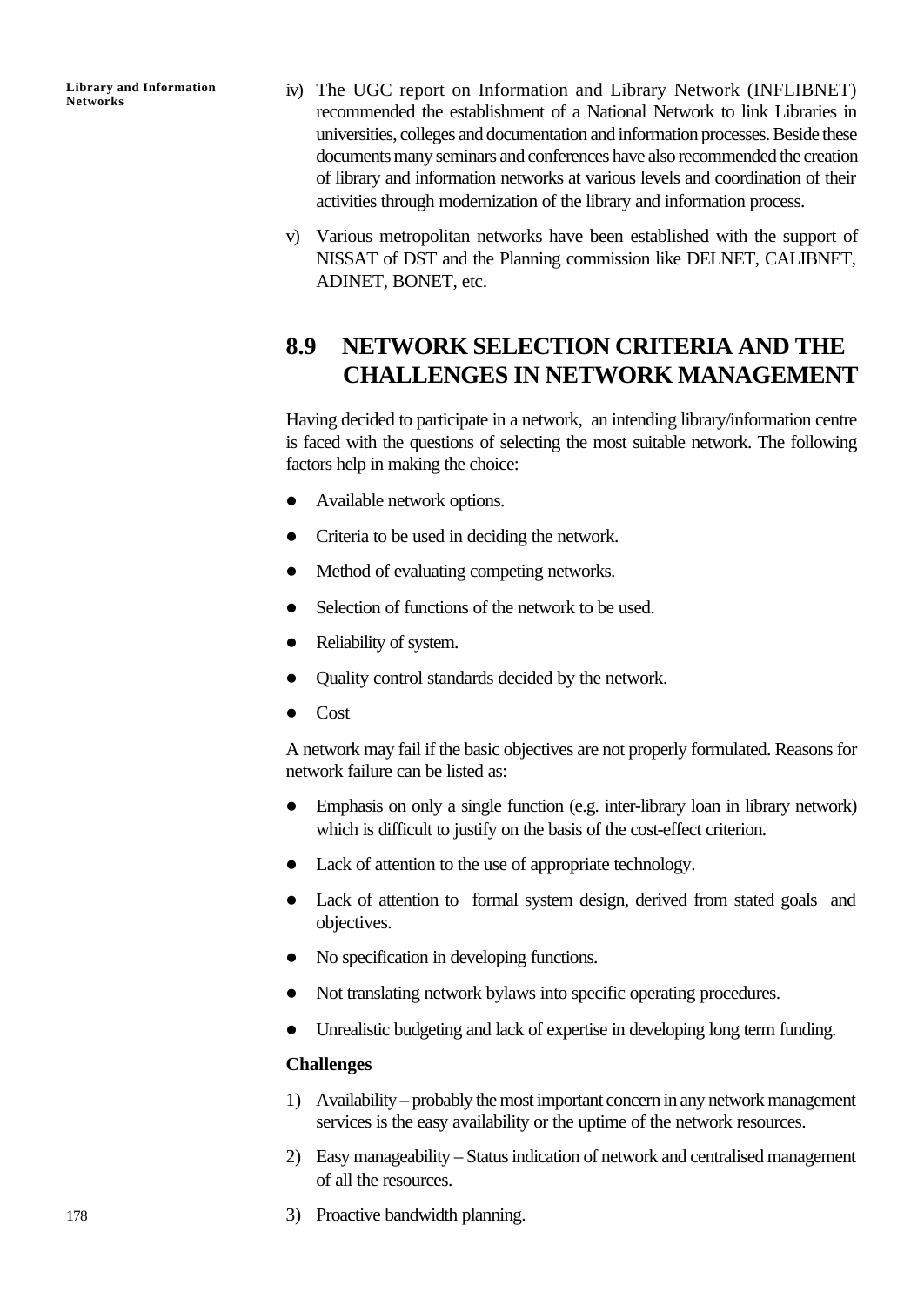4) Cost effectiveness of the operations

5) Stability of the operations and network resources.

#### **How much down time can you live with?**

A customized support plan is possibly a chief information officer's only true defence against unexpected outage.

## **8.10 SUMMARY**

As a rule, networking in library and information services is still at the primary stage and is not as well developed as that in other sectors such as banking, civil aviation, customs, public telecommunication and other industrial departments. The major reasons for this, apart from the social and political ones mentioned above, may be that: 1) before networking can be implemented, individual libraries must move to the computerization stage and a range of viable databases must be available; 2) financial constrains make it difficult for libraries to establish their own dedicated networks, and to afford the communication fees for other networks.

In spite of all these difficulties, Indian librarians still have made efforts and have achievements to their credit.

## **8.11 ANSWERS TO SELF CHECK EXERCISES**

- 1) The Local Area Network involves the following :
	- Local Area Network Protocol the networking standard that is used on the LAN
	- Cabling the kind of wiring to be used through the LAN
	- Network Interface Cards to allow them to communicate over the LAN
	- Structured cabling system in which the network cabling is installed.
	- Network Topology and Connecting Devices the logical structure of the network and the hardware to which the computers are connected by the cabling and through which communications flows.
	- Network Operating System and Server the software and hardware that provides the computer with access to shared services like printers and file servers.
	- Wireless LAN means for staff and patrons to work without being tied down by network cables.
	- Campus or backbone networks networks connect to library LAN's or connect to campus networks.
- 2) Network management means deploying and coordinating resources in order to plan, operate, administer, analyse, evaluate, design and expand communications networks to meet service-level objectives at all times, at a reasonable cost, and with optimum capacity. Network management involves planning, organizing, monitoring, accounting, and controlling of network activities and resources.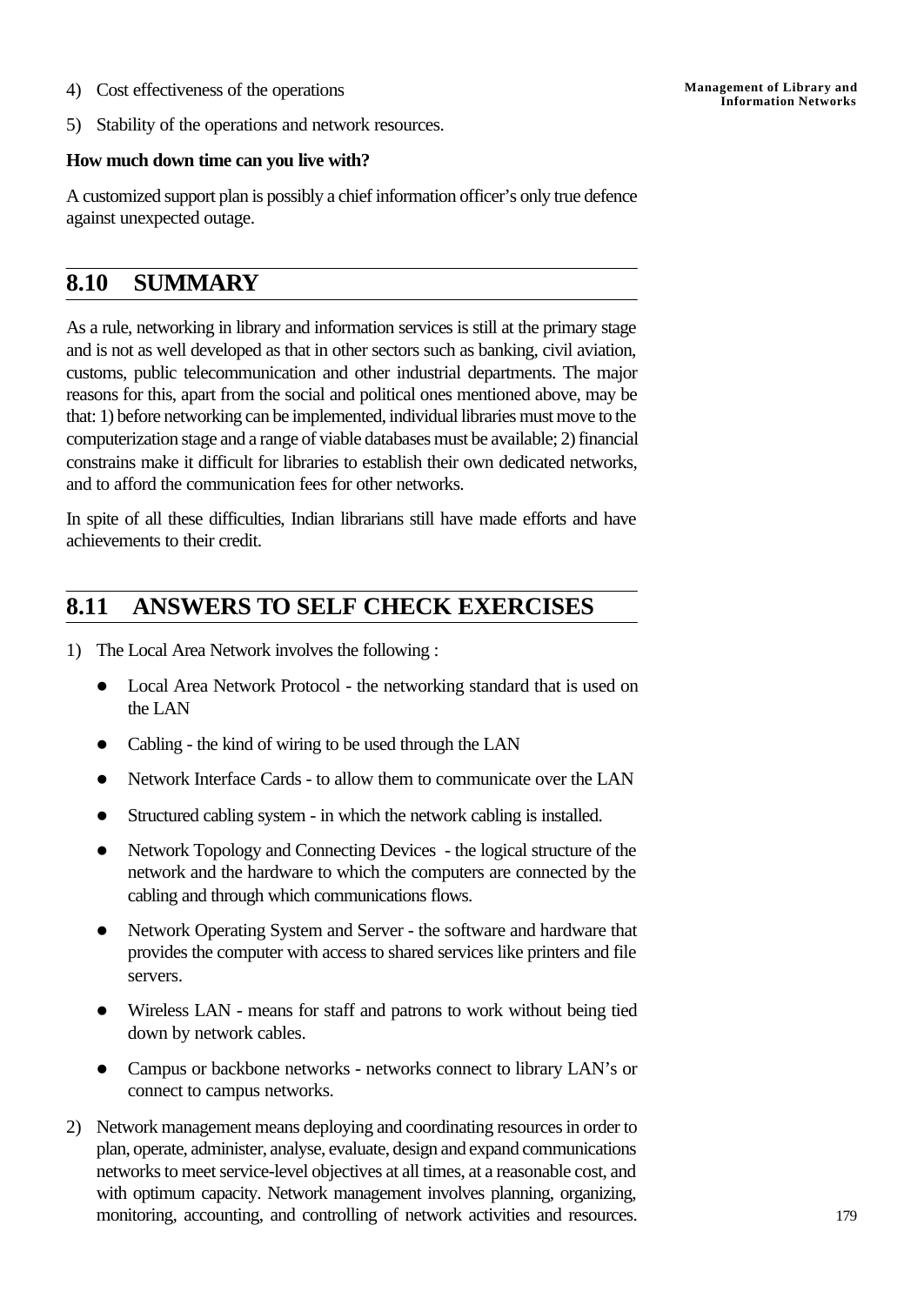Network management is the process of using hardware and software by trained personnel to monitor the status of network components and line facilities, interact with end-users and carrier personnel, and implement or recommend actions to alleviate outages and/or improve communication performance as well as conduct administrative tasks associated with the operation of the network.

The very objective of networking is to promote maximum utilization of information through sharing the resources by a group of libraries. It coordinates efforts to suitable collection development and reduces unnecessary duplication of costly books, periodicals, etc. Network establishes referral centres to monitor catalogue search and maintain a central online union catalogue of books, serials and non-book materials of all the participating libraries. Networks can do anything a multi-user system can, and are better at processor and screen intensive tasks, such as spreadsheets and graphics applications, which are run locally (at the workstation). The following may be the advantages of installing a network.

- 3) Participation in the network involves a thorough study of the network and there are number of criteria which help to take appropriate decisions at the right time in the right direction. A network may fail if the basic objectives are not properly formulated. Hence the following criteria may be of use for network selection.
	- Consider the available network options.
	- Evaluate competing networks.
	- Select the functions of the network to be used.
	- Study the reliability of the system.
	- Know the quality control standards decided by the network and the cost.

#### **Challenges of the network include:**

- l Easy availability of network resources
- l Easy management of all the resources
- Proactive bandwidth planning
- Ensuring cost effectiveness of the operations
- Stability of the operations and network resources etc.

### **8.12 KEYWORDS**

| <b>Local Area Network(LAN) :</b> | A LAN is a combination of computer hardware<br>and software linking together intelligent computing<br>devices in a building or over a small campus.                                                                                           |
|----------------------------------|-----------------------------------------------------------------------------------------------------------------------------------------------------------------------------------------------------------------------------------------------|
|                                  | <b>Wide Area Network (WAN) :</b> A WAN is a combination of computer hardware<br>and software which provides data<br>communications services between agencies,<br>geographically separated locations, computer<br>systems, and local networks. |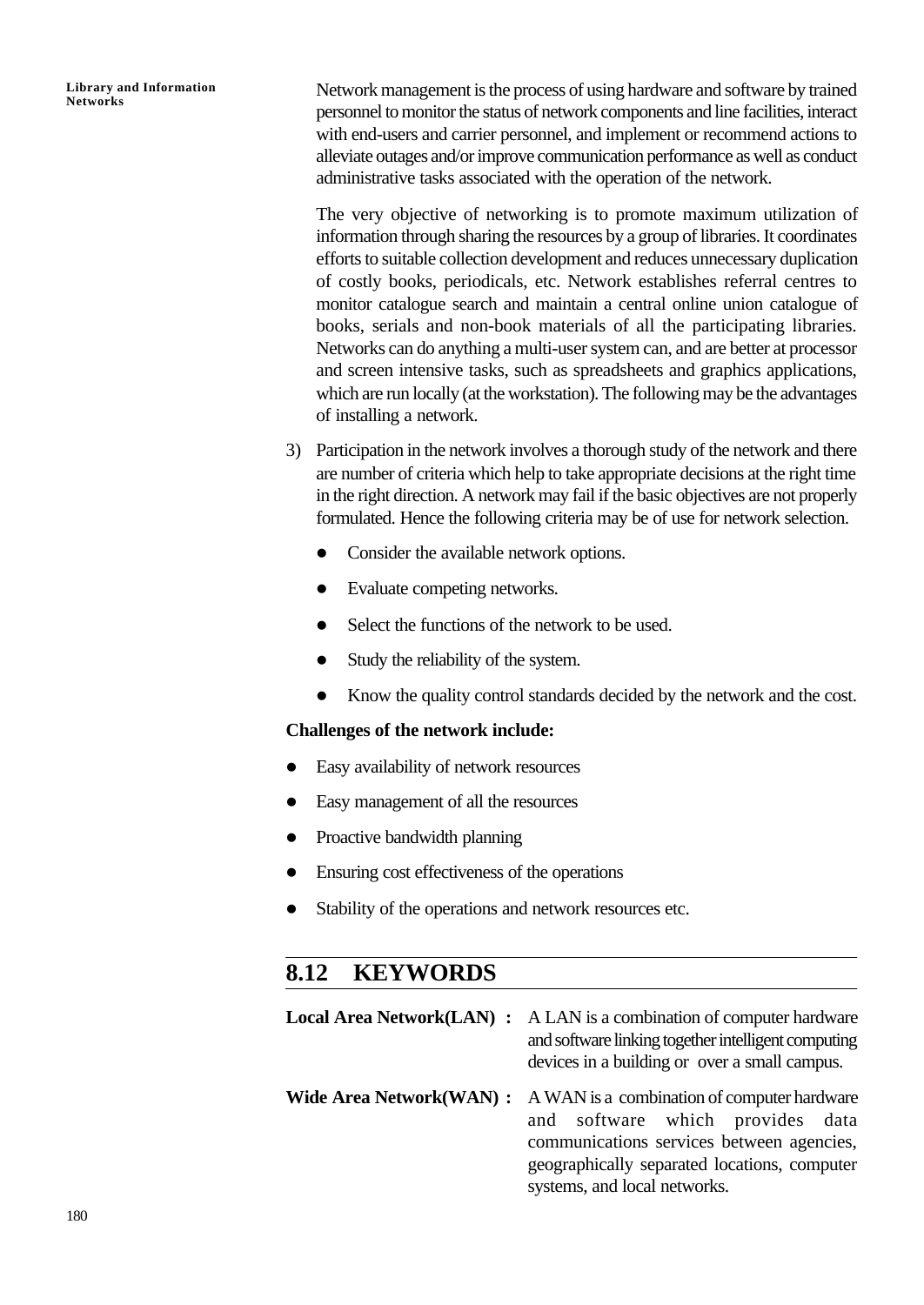| <b>Hardware</b> | : All the physical components of a computer<br>system, including printers, network cards,<br>monitors, and peripherals like scanners.                  | <b>Management of Library and</b><br><b>Information Networks</b> |
|-----------------|--------------------------------------------------------------------------------------------------------------------------------------------------------|-----------------------------------------------------------------|
| <b>Network</b>  | : A group of computers and peripherals connected<br>by a communications channel capable of sharing<br>files and other resources between several users. |                                                                 |
| <b>Protocol</b> | The specification that defines the procedures to<br>follow when transmitting data.                                                                     |                                                                 |
| <b>Software</b> | : A file or files containing instructions that tell the<br>computer what to do.                                                                        |                                                                 |
| <b>TCP/IP</b>   | The rules used by computers to communicate<br>via the Internet. TCP/IP stands for transmission<br>control protocol/Internet protocol.                  |                                                                 |
| Architecture    | Design, or the way components fit together. It<br>can be used to describe any system, as in<br>"software architecture" or "network"<br>architecture".  |                                                                 |

## **8.13 REFERENCES AND FURTHER READING**

Network checklist for library Intranets and Internet. Library Technology Reports : Expert guides to library systems and services. Vol. 37. No.3 2001 pp. 9-31.

Ives, David J. (1996). Security management strategies for protecting your library's network. *Computers in libraries*, February, pp. 36-41.

Roeder, Larry W. (1999). "The Global Disaster Information Network." *Bulletin of the American Society for Information Science*, *26* (1):25-27

Farber, David J. (1997). Communications technology and its impact by 2010. *Communications of the ACM*, *40* (2), pp. 135-138.

Gayas-ud-din (1993). Information networks and systems in India. *Resource sharing and information networks*, 8 (2), pp. 119-135.

Lynch, Clifford (1998). The evolving internet: Applications and network service infrastructure. *Journal of the American Society for Information Science*, *49* (11): 961-972

Bridges, Karl (1993). Campus wide information systems: A possible library initiative for the1990s. *Resource Sharing and Information Networks*, 9 (1), pp. 5-10.

Matthews, Joseph R. and Parker, Mark R. (1995). Local area networks and wide area networks for libraries. *Library Technology Reports,* January-Feburary, pp. 5-110

Boss, Richard W. (1995). Facilities planning for technology. *Library Technology Reports*, July-August, pp. 389-475